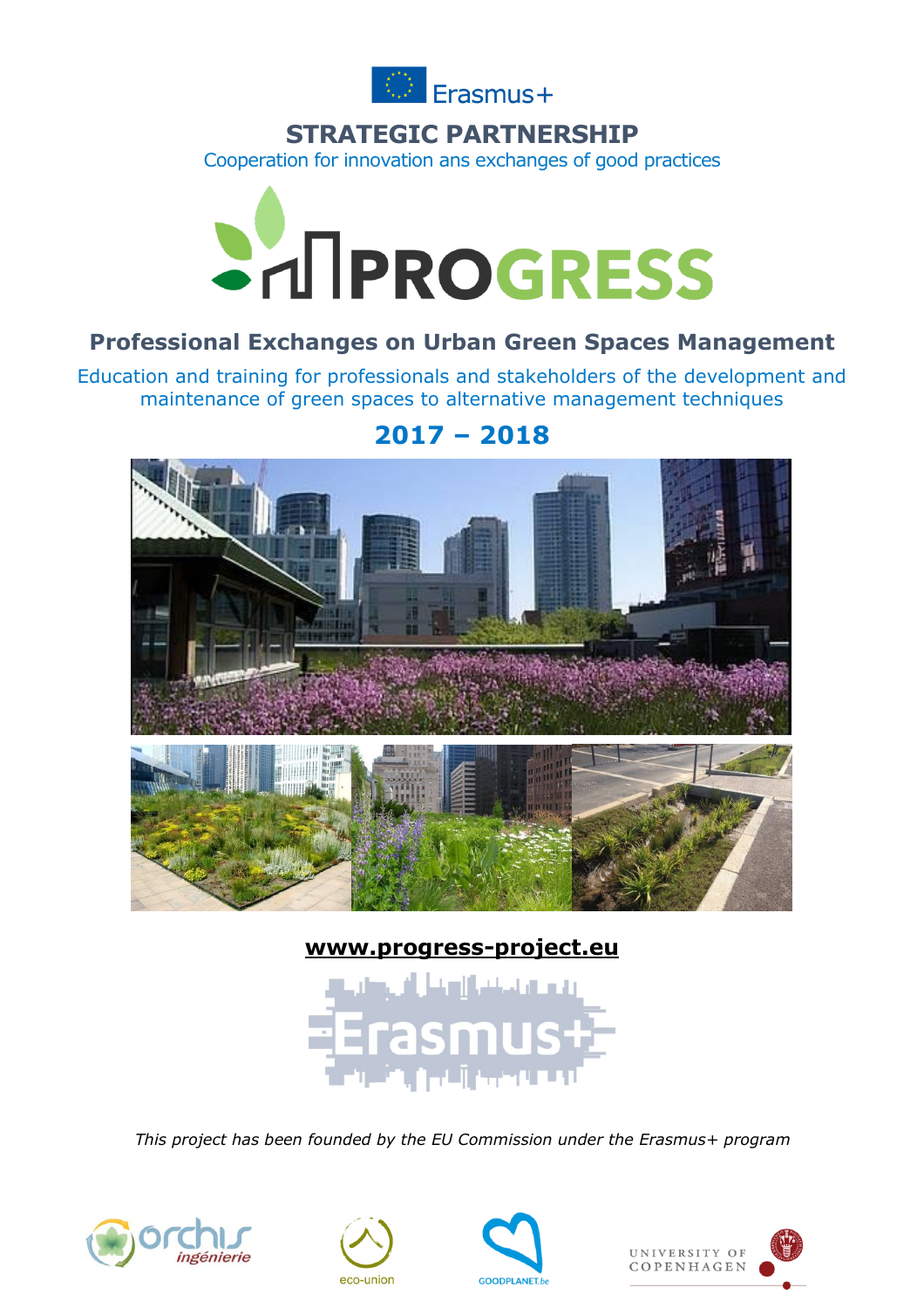### **THE CONTEXT**

 $\rightarrow$  In Europe, 72% of the population is concentrated in cities. The urban environment consumes nearly 75% of energy resources and generates nearly 80% of greenhouse gas emissions.

Air and soil pollution, heat islands, floods ... Nature-based development solutions offer a relevant response to the environmental challenges facing cities.

By building on ecosystems, these solutions can significantly improve climate resilience and quality of life while contributing to a functional economy.

#### **These solutions offer many advantages:**

- $\blacktriangleright$  Environmental: increase of biodiversity, beautification of the living environment, limitation of soil waterproofing and restoration of the water cycle, better air quality and better thermal regulation.
- $\blacktriangleright$  Economic: reduction of infrastructure, reduction of energy costs, creation of jobs, expansion of businesses and services, increase in state value.
- $\div$  Social: promote direct human contact with the environment, social appropriation of public space, mixing and social interaction, improve well-being and have positive effects on health.

#### **They are nevertheless confronted with several problems:**

- $\leftarrow$  They require regular maintenance
- $\div$  Fear of additional operating and management costs for communities.
- $\leftarrow$  The traditional belief in the fact that "it does not work".
- $\blacktriangleright$  The limited experience feedback of contracting authorities and local authorities (overall costs, management, maintenance and maintenance methods, sustainability of the ecological interest) constitutes a brake on the choice of good practice adopt.
- $\ddot{\phantom{1}}$  The legacy of hygiene has led to a preference and an addiction to the concreted and virgin spaces of all vegetation.

### **How can we contribute to development and promote the sustainable management of green spaces in urban areas?**

**One of the levers considered is to engage professionals and stakeholders in the urban environment by giving them the knowledge and methods to implement alternative and sustainable management solutions.**







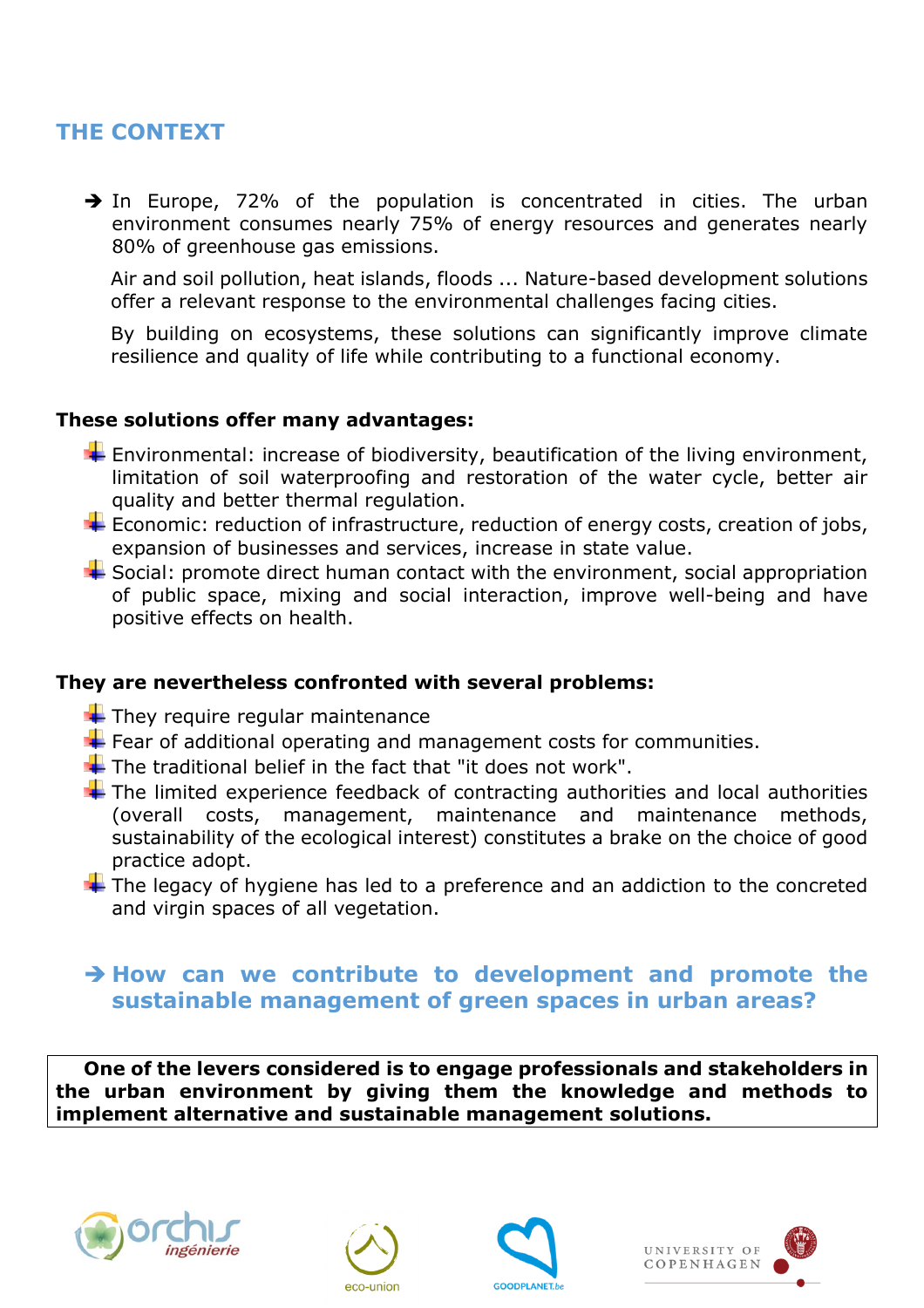### **THE PROJECT**

→ The **PROGRESS** project (Professional Education for Green Spaces) is a European partnership project within the framework of ERASMUS + "Strategic Partnerships for Cooperation and Exchange of Good Practices".

The project aims to bring together environmental professionals and actors of urban green spaces around the maintenance and perpetuation of these spaces.

The program consists in sharing and transmitting experiences, methodologies and know-how on the management of urban green spaces in different problems and contexts (population, climate, cultures ...).

#### **How?**

 $\rightarrow$  Each of the four European partners involved in the project brings its specificity by organizing a training program in its city. The project takes place over two years and provides for 5 activities in 4 European cities:

O Montpellier, Barcelona, Brussels, Copenhagen

#### **For who ?**

→ Entrepreneurs of green spaces, managers, water and plant engineers, educators, trainers, professionals educators, sociologists, architects, urban planners, environmental associations, academics, experts in urban ecology ...

#### **What are the objectives ?**

- **Contribute** at a European level to the transfer of knowledge, methods and experiences on sustainable management practices of urban green spaces;
- **Strengthen** the technical knowledge and alternative management methods of green spaces for professionals and actors of the environment in urban areas;
- **Control** the modalities and costs of managing and operating these spaces;
- **Encourage** citizen re-appropriation of urban green spaces, especially through participatory management;
- **Example 5 Finging together** the professional structures and the actors of social integration to promote the employment of people in difficulty;

**Create** a platform for the sharing of knowledge, methods, feedback, technical and human resources.

> **More information [www.progress-project.eu](http://www.progress-project.eu/)**